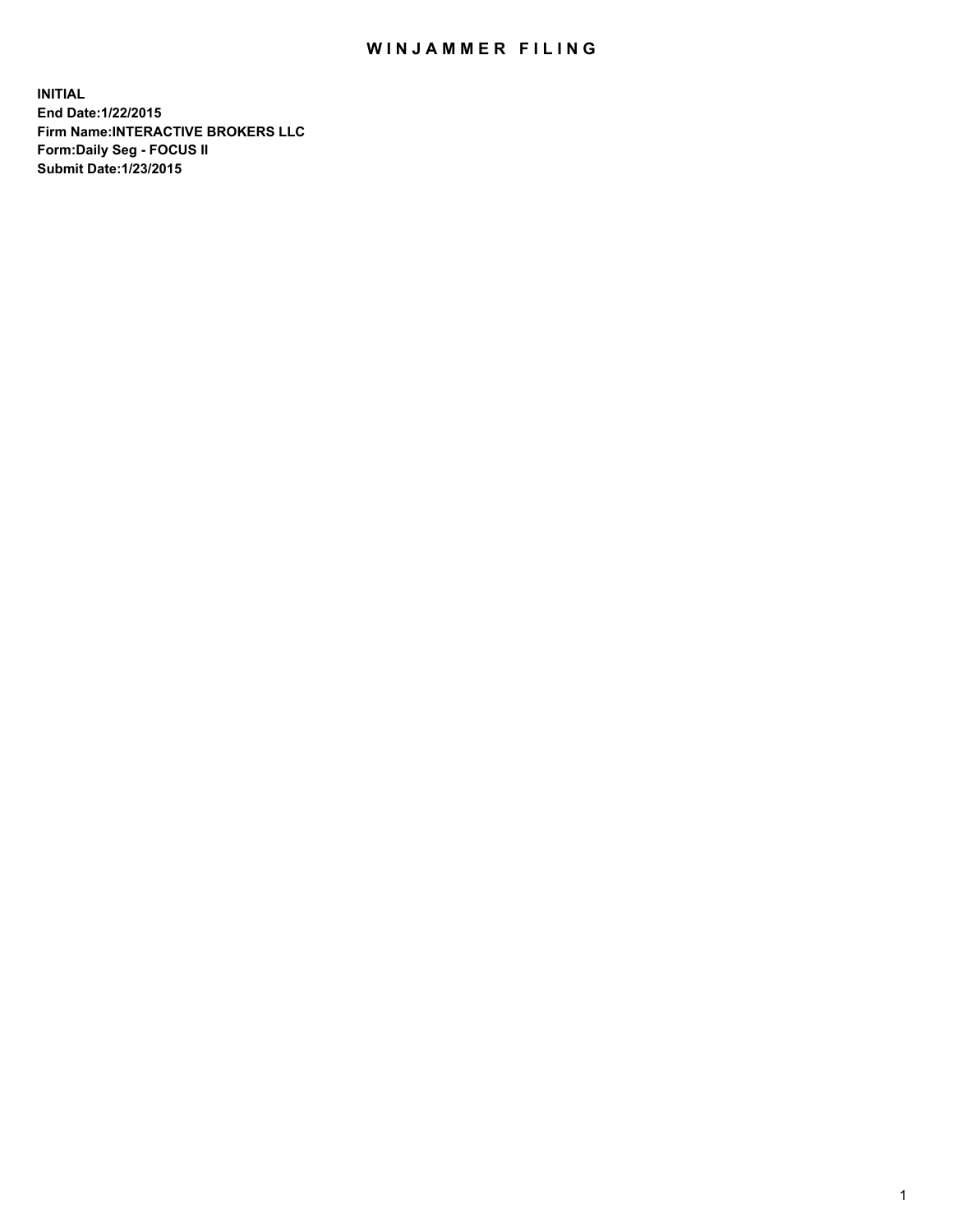## **INITIAL End Date:1/22/2015 Firm Name:INTERACTIVE BROKERS LLC Form:Daily Seg - FOCUS II Submit Date:1/23/2015 Daily Segregation - Cover Page**

| Name of Company<br><b>Contact Name</b><br><b>Contact Phone Number</b><br><b>Contact Email Address</b>                                                                                                                                                                                                                          | <b>INTERACTIVE BROKERS LLC</b><br><b>Michael Ellman</b><br>203-422-8926<br>mellman@interactivebrokers.co<br>$m$ |
|--------------------------------------------------------------------------------------------------------------------------------------------------------------------------------------------------------------------------------------------------------------------------------------------------------------------------------|-----------------------------------------------------------------------------------------------------------------|
| FCM's Customer Segregated Funds Residual Interest Target (choose one):<br>a. Minimum dollar amount: ; or<br>b. Minimum percentage of customer segregated funds required:% ; or<br>c. Dollar amount range between: and; or<br>d. Percentage range of customer segregated funds required between:% and%.                         | $\overline{\mathbf{0}}$<br>0<br>155,000,000 245,000,000<br>0 <sub>0</sub>                                       |
| FCM's Customer Secured Amount Funds Residual Interest Target (choose one):<br>a. Minimum dollar amount: ; or<br>b. Minimum percentage of customer secured funds required:% ; or<br>c. Dollar amount range between: and; or<br>d. Percentage range of customer secured funds required between:% and%.                           | $\overline{\mathbf{0}}$<br>0<br>80,000,000 120,000,000<br>0 <sub>0</sub>                                        |
| FCM's Cleared Swaps Customer Collateral Residual Interest Target (choose one):<br>a. Minimum dollar amount: ; or<br>b. Minimum percentage of cleared swaps customer collateral required:% ; or<br>c. Dollar amount range between: and; or<br>d. Percentage range of cleared swaps customer collateral required between:% and%. | $\overline{\mathbf{0}}$<br>$\underline{\mathbf{0}}$<br>0 <sub>0</sub><br>0 <sub>0</sub>                         |
| Current ANC:on<br><b>Broker Dealer Minimum</b><br>Debit/Deficit - CustomersCurrent AmountGross Amount<br>Domestic Debit/Deficit                                                                                                                                                                                                | 2,623,280,639 22-JAN-2015<br>281,417,755<br>5,370,199                                                           |
| Foreign Debit/Deficit<br>Debit/Deficit - Non CustomersCurrent AmountGross Amount<br>Domestic Debit/Deficit<br>Foreign Debit/Deficit<br>Proprietary Profit/Loss<br>Domestic Profit/Loss                                                                                                                                         | 8,299,4330<br>0 <sub>0</sub><br>0 <sub>0</sub><br>$\overline{\mathbf{0}}$                                       |
| Foreign Profit/Loss<br>Proprietary Open Trade Equity<br>Domestic OTE<br>Foreign OTE<br><b>SPAN</b><br><b>Customer SPAN Calculation</b>                                                                                                                                                                                         | $\overline{\mathbf{0}}$<br>$\underline{\mathbf{0}}$<br><u>0</u><br>1,149,406,665                                |
| Non-Customer SPAN Calcualation<br>Proprietary Capital Charges<br>Minimum Dollar Amount Requirement<br>Other NFA Dollar Amount Requirement                                                                                                                                                                                      | 35,121,867<br><u>0</u><br>20,000,000 [7465]<br>21,477,579 [7475]                                                |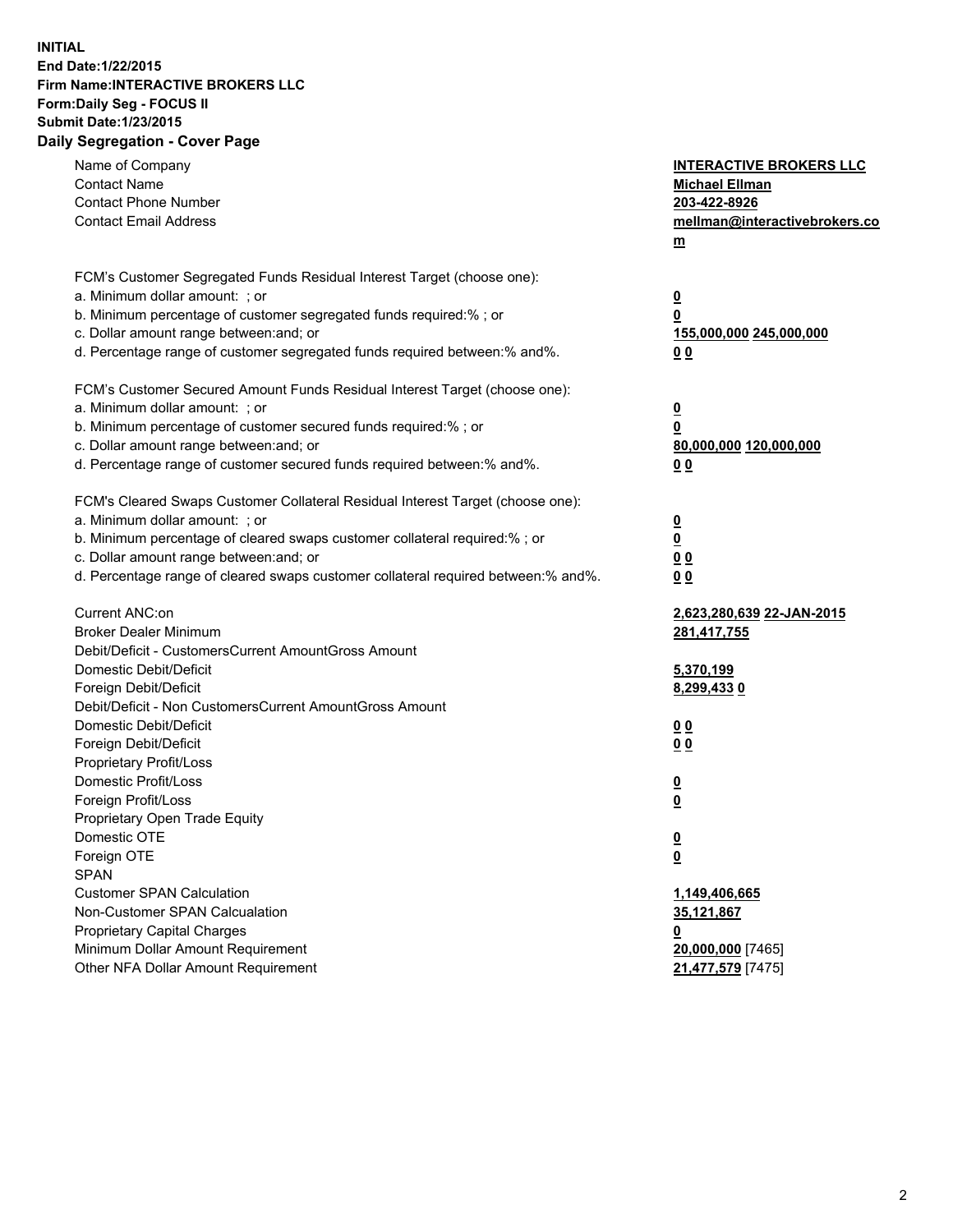## **INITIAL End Date:1/22/2015 Firm Name:INTERACTIVE BROKERS LLC Form:Daily Seg - FOCUS II Submit Date:1/23/2015 Daily Segregation - Secured Amounts**

| Dany Ocgregation - Oceanea Annoanta                                                         |                                   |
|---------------------------------------------------------------------------------------------|-----------------------------------|
| Foreign Futures and Foreign Options Secured Amounts                                         |                                   |
| Amount required to be set aside pursuant to law, rule or regulation of a foreign            | $0$ [7305]                        |
| government or a rule of a self-regulatory organization authorized thereunder                |                                   |
| Net ledger balance - Foreign Futures and Foreign Option Trading - All Customers             |                                   |
| A. Cash                                                                                     | 405,543,402 [7315]                |
| B. Securities (at market)                                                                   | $0$ [7317]                        |
| Net unrealized profit (loss) in open futures contracts traded on a foreign board of trade   | 14,916,483 [7325]                 |
| Exchange traded options                                                                     |                                   |
| a. Market value of open option contracts purchased on a foreign board of trade              | 111,745 [7335]                    |
| b. Market value of open contracts granted (sold) on a foreign board of trade                | <u>-70,536</u> [7337]             |
| Net equity (deficit) (add lines 1.2. and 3.)                                                | 420,501,094 [7345]                |
| Account liquidating to a deficit and account with a debit balances - gross amount           | 8,299,433 [7351]                  |
| Less: amount offset by customer owned securities                                            | 0 [7352] 8,299,433 [7354]         |
| Amount required to be set aside as the secured amount - Net Liquidating Equity              | 428,800,527 [7355]                |
| Method (add lines 4 and 5)                                                                  |                                   |
| Greater of amount required to be set aside pursuant to foreign jurisdiction (above) or line | 428,800,527 [7360]                |
| 6.                                                                                          |                                   |
| FUNDS DEPOSITED IN SEPARATE REGULATION 30.7 ACCOUNTS                                        |                                   |
| Cash in banks                                                                               |                                   |
| A. Banks located in the United States                                                       | 389, 355, 255 [7500]              |
| B. Other banks qualified under Regulation 30.7                                              | 0 [7520] 389,355,255 [7530]       |
| Securities                                                                                  |                                   |
| A. In safekeeping with banks located in the United States                                   | $0$ [7540]                        |
| B. In safekeeping with other banks qualified under Regulation 30.7                          | 0 [7560] 0 [7570]                 |
| Equities with registered futures commission merchants                                       |                                   |
| A. Cash                                                                                     | $0$ [7580]                        |
| <b>B.</b> Securities                                                                        | $0$ [7590]                        |
| C. Unrealized gain (loss) on open futures contracts                                         | $0$ [7600]                        |
| D. Value of long option contracts                                                           | $0$ [7610]                        |
| E. Value of short option contracts                                                          | 0 [7615] 0 [7620]                 |
| Amounts held by clearing organizations of foreign boards of trade                           |                                   |
| A. Cash                                                                                     | $0$ [7640]                        |
| <b>B.</b> Securities                                                                        | $0$ [7650]                        |
| C. Amount due to (from) clearing organization - daily variation                             | $0$ [7660]                        |
| D. Value of long option contracts                                                           | $0$ [7670]                        |
| E. Value of short option contracts                                                          | 0 [7675] 0 [7680]                 |
| Amounts held by members of foreign boards of trade                                          |                                   |
| A. Cash                                                                                     | 115,326,213 [7700]                |
| <b>B.</b> Securities                                                                        | $0$ [7710]                        |
| C. Unrealized gain (loss) on open futures contracts                                         | 10,850,022 [7720]                 |
| D. Value of long option contracts                                                           | 111,742 [7730]                    |
| E. Value of short option contracts                                                          | -70,534 [7735] 126,217,443 [7740] |
| Amounts with other depositories designated by a foreign board of trade                      | $0$ [7760]                        |
| Segregated funds on hand                                                                    | $0$ [7765]                        |
| Total funds in separate section 30.7 accounts                                               | 515,572,698 [7770]                |
| Excess (deficiency) Set Aside for Secured Amount (subtract line 7 Secured Statement         | 86,772,171 [7380]                 |
| Page 1 from Line 8)                                                                         |                                   |
| Management Target Amount for Excess funds in separate section 30.7 accounts                 | 80,000,000 [7780]                 |
| Excess (deficiency) funds in separate 30.7 accounts over (under) Management Target          | 6,772,171 [7785]                  |
|                                                                                             |                                   |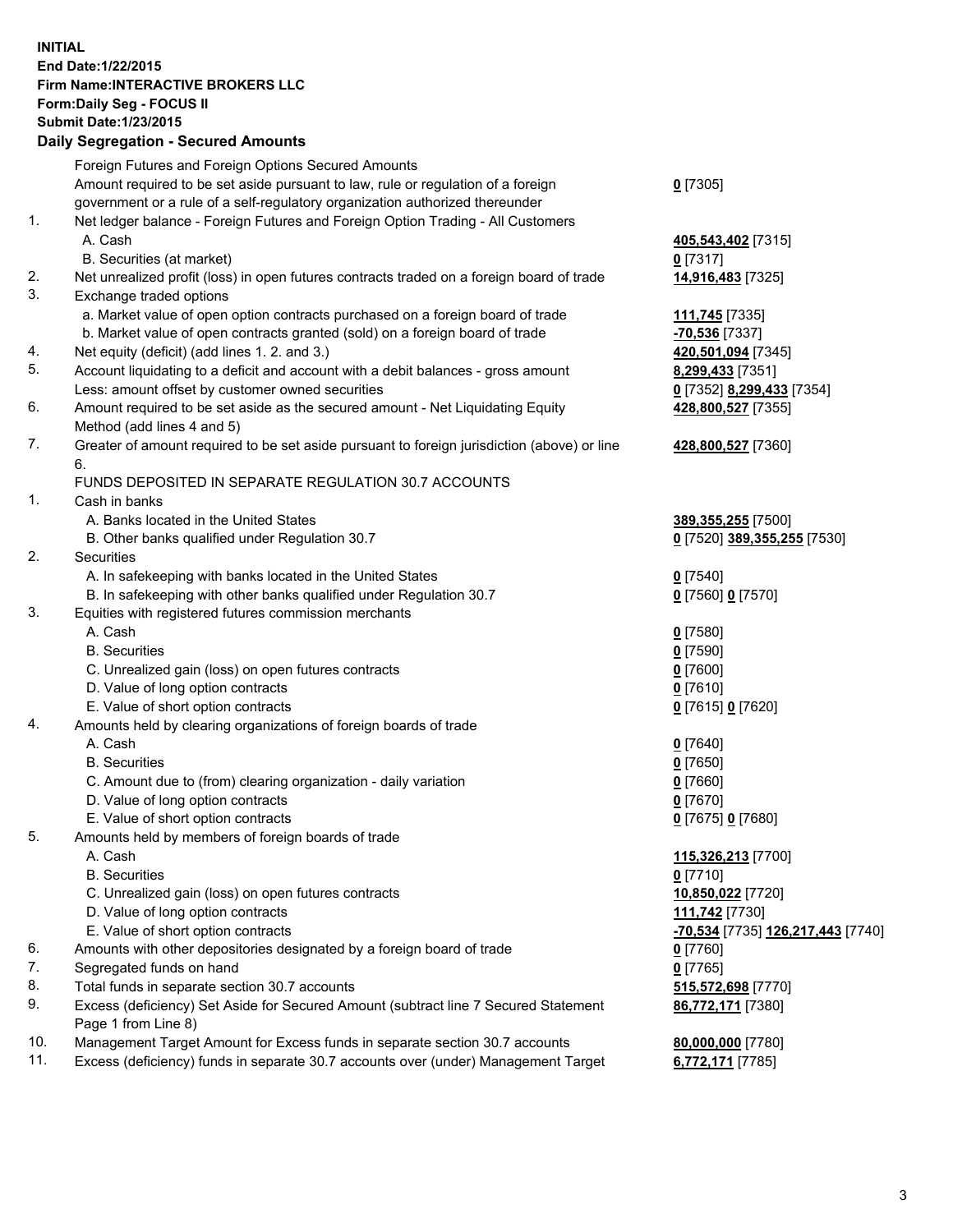**INITIAL End Date:1/22/2015 Firm Name:INTERACTIVE BROKERS LLC Form:Daily Seg - FOCUS II Submit Date:1/23/2015 Daily Segregation - Segregation Statement** SEGREGATION REQUIREMENTS(Section 4d(2) of the CEAct) 1. Net ledger balance A. Cash **2,350,895,185** [7010] B. Securities (at market) **0** [7020] 2. Net unrealized profit (loss) in open futures contracts traded on a contract market **86,231,802** [7030] 3. Exchange traded options A. Add market value of open option contracts purchased on a contract market **132,586,666** [7032] B. Deduct market value of open option contracts granted (sold) on a contract market **-209,619,085** [7033] 4. Net equity (deficit) (add lines 1, 2 and 3) **2,360,094,568** [7040] 5. Accounts liquidating to a deficit and accounts with debit balances - gross amount **5,370,199** [7045] Less: amount offset by customer securities **0** [7047] **5,370,199** [7050] 6. Amount required to be segregated (add lines 4 and 5) **2,365,464,767** [7060] FUNDS IN SEGREGATED ACCOUNTS 7. Deposited in segregated funds bank accounts A. Cash **429,728,595** [7070] B. Securities representing investments of customers' funds (at market) **1,162,219,736** [7080] C. Securities held for particular customers or option customers in lieu of cash (at market) **0** [7090] 8. Margins on deposit with derivatives clearing organizations of contract markets A. Cash **19,533,145** [7100] B. Securities representing investments of customers' funds (at market) **90,937,598** [7110] C. Securities held for particular customers or option customers in lieu of cash (at market) **0** [7120] 9. Net settlement from (to) derivatives clearing organizations of contract markets **-62,703** [7130] 10. Exchange traded options A. Value of open long option contracts **1,447,389** [7132] B. Value of open short option contracts **-11,852,026** [7133] 11. Net equities with other FCMs A. Net liquidating equity **-14,066,645** [7140] B. Securities representing investments of customers' funds (at market) **915,397,951** [7160] C. Securities held for particular customers or option customers in lieu of cash (at market) **0** [7170] 12. Segregated funds on hand **0** [7150] 13. Total amount in segregation (add lines 7 through 12) **2,593,283,040** [7180] 14. Excess (deficiency) funds in segregation (subtract line 6 from line 13) **227,818,273** [7190] 15. Management Target Amount for Excess funds in segregation **155,000,000** [7194] **72,818,273** [7198]

16. Excess (deficiency) funds in segregation over (under) Management Target Amount Excess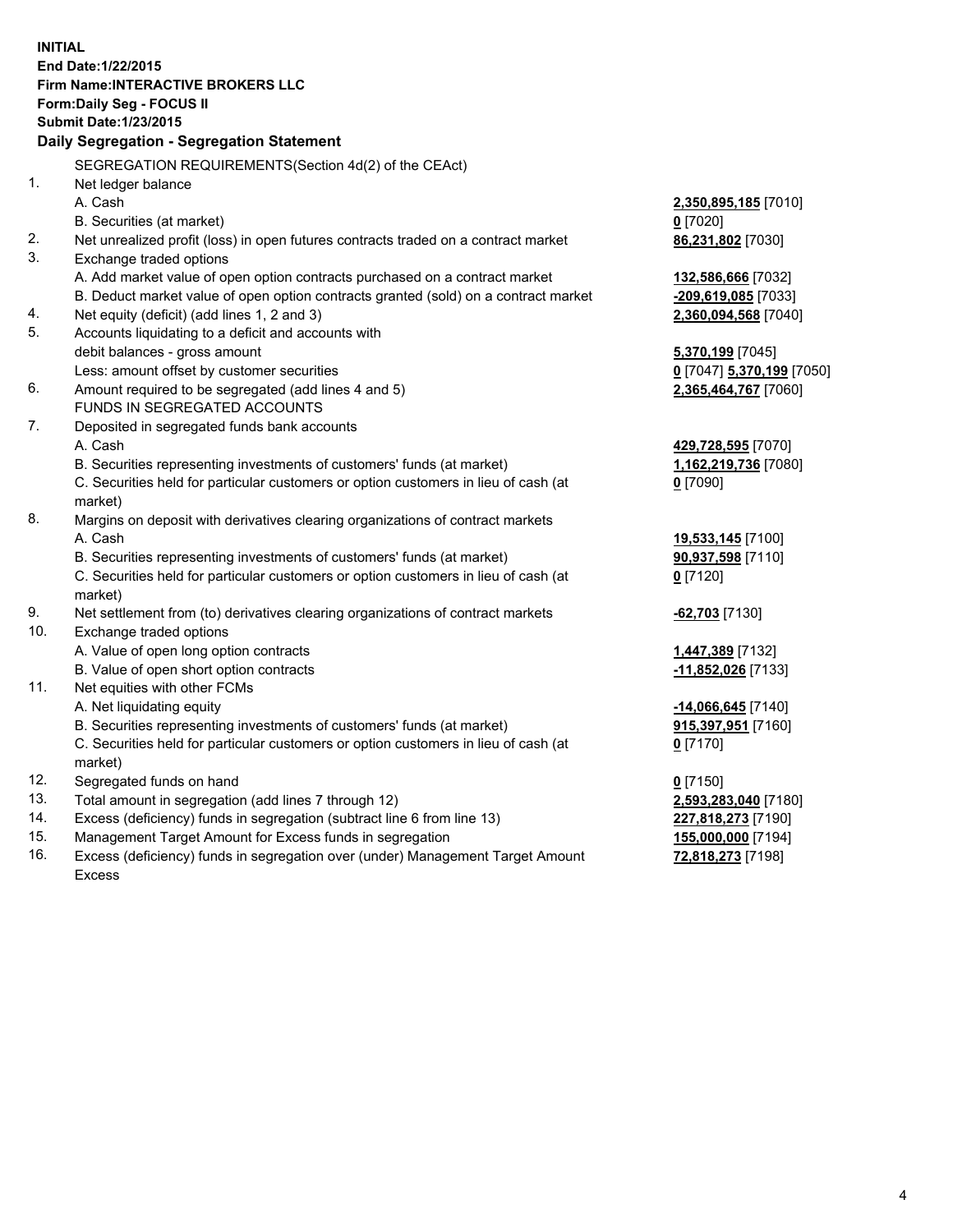## **INITIAL End Date:1/22/2015 Firm Name:INTERACTIVE BROKERS LLC Form:Daily Seg - FOCUS II Submit Date:1/23/2015 Daily Segregation - Supplemental**

| $\blacksquare$ | Total gross margin deficiencies - Segregated Funds Origin                              | 657,734 [9100] |  |
|----------------|----------------------------------------------------------------------------------------|----------------|--|
| $\blacksquare$ | Total gross margin deficiencies - Secured Funds Origin                                 | 57,792 [9101]  |  |
| $\blacksquare$ | Total gross margin deficiencies - Cleared Swaps Customer Collateral Funds Origin       | $0$ [9102]     |  |
| $\blacksquare$ | Total gross margin deficiencies - Noncustomer and Proprietary Accounts Origin          | $0$ [9103]     |  |
| $\blacksquare$ | Total number of accounts contributing to total gross margin deficiencies - Segregated  | 16 [9104]      |  |
|                | Funds Origin                                                                           |                |  |
| $\blacksquare$ | Total number of accounts contributing to total gross margin deficiencies - Secured     | $9$ [9105]     |  |
|                | Funds Origin                                                                           |                |  |
| ۰              | Total number of accounts contributing to the total gross margin deficiencies - Cleared | $0$ [9106]     |  |
|                | Swaps Customer Collateral Funds Origin                                                 |                |  |
| $\blacksquare$ | Total number of accounts contributing to the total gross margin deficiencies -         | $0$ [9107]     |  |
|                | Noncustomer and Proprietary Accounts Origin                                            |                |  |
| $\blacksquare$ | Upload a copy of the firm's daily margin report the FCM uses to issue margin calls     |                |  |
|                | which corresponds with the reporting date.                                             |                |  |

01.22.2015 Commodity Margin Deficiency Report V01.xls